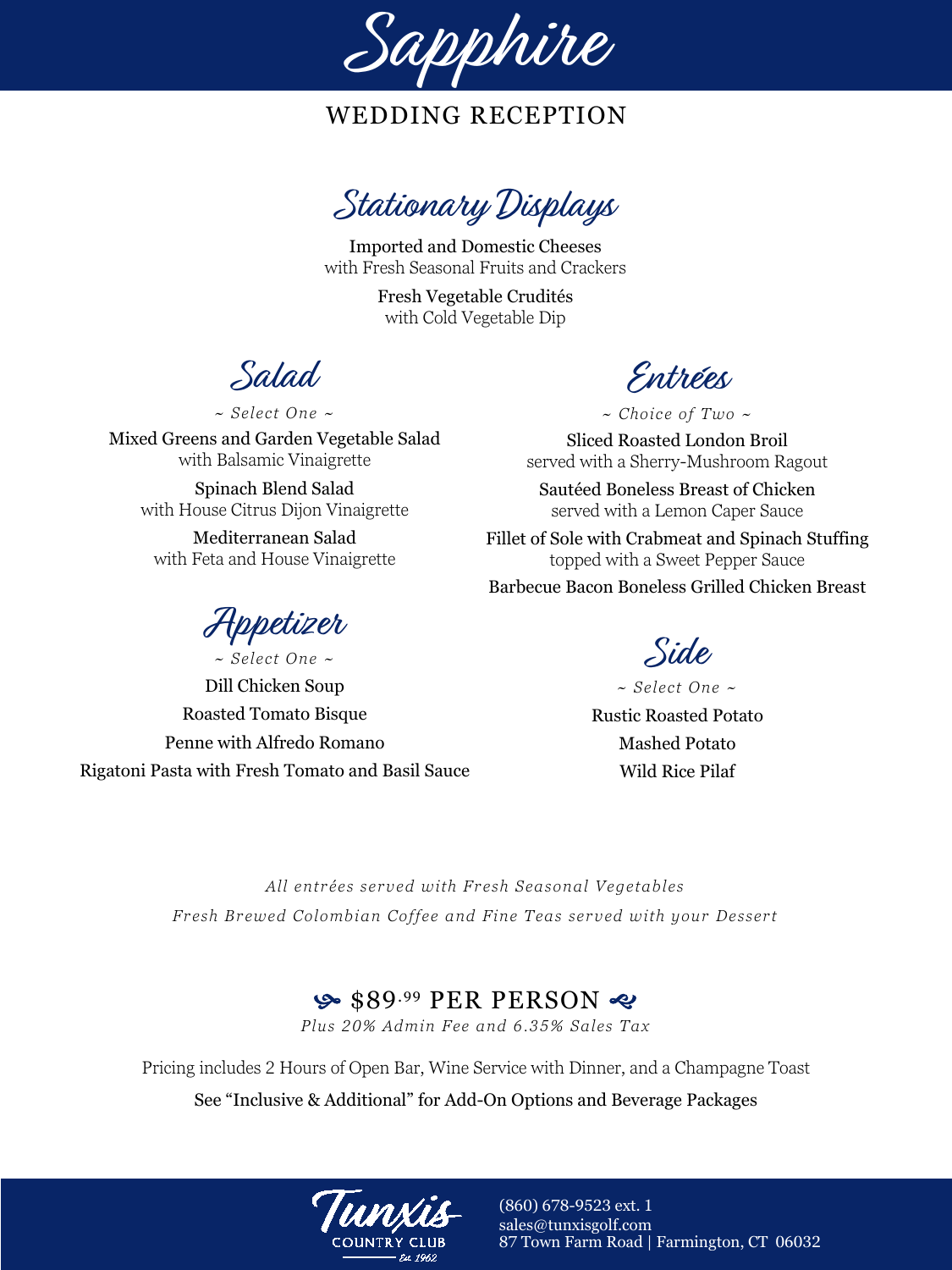

Stationary Displays

Imported and Domestic Cheeses with Fresh Seasonal Fruits and Crackers

> Fresh Vegetable Crudités with Cold Vegetable Dip

Reception Hour

*~ Choice of Two Hand-Passed Hors D'oeuvres ~*

Parmesan Shrimp Crostini Petite Quiche in Assorted Flavors Honey Glazed Scallops Wrapped in Bacon Egg Rolls with Duck Sauce New Orleans Style Crab Cakes Sesame and Peanut Butter Chicken Skewer Marinated Beef Flank Skewer

Salad

*~ Select One ~* Classic Caesar Salad Mixed Greens and Garden Vegetable Salad with Balsamic Vinaigrette Spinach Blend Salad with House Citrus Dijon Vinaigrette

Appetizer

Roasted Vegetable Tomato Soup with Feta Cheese

Rigatoni Pasta with Fresh Tomato and Basil Sauce

> Mushroom Ravioli with Pesto Cream

Entrées

*~ Choice of Three ~*

Slow Roast Prime Rib Beef Au Jus

Seared Salmon Steak with an Asian Glace

Bacon Wrap Pork Tenderloin Tips with a Garlic Red Wine Demi-Glace

Seared Boneless Breast of Chicken served with Mushroom Mélange Sauce

Parmesan Encrusted Scallops and Shrimp in a Zesty Cream Sauce

Side

*~ Select One ~*

Rustic Roasted Potato Twice Baked Potato Rice Pilaf

*All entrées served with Fresh Seasonal Vegetables Fresh Brewed Colombian Coffee and Fine Teas served with your Dessert*

#### $\frac{6}{5}$ \$109.99 PER PERSON  $\frac{2}{5}$

*Plus 20% Admin Fee and 6.35% Sales Tax*

Pricing includes 2 Hours of Open Bar, Wine Service with Dinner, and a Champagne Toast See "Inclusive & Additional" for Add-On Options and Beverage Packages



*<sup>~</sup> Select One ~*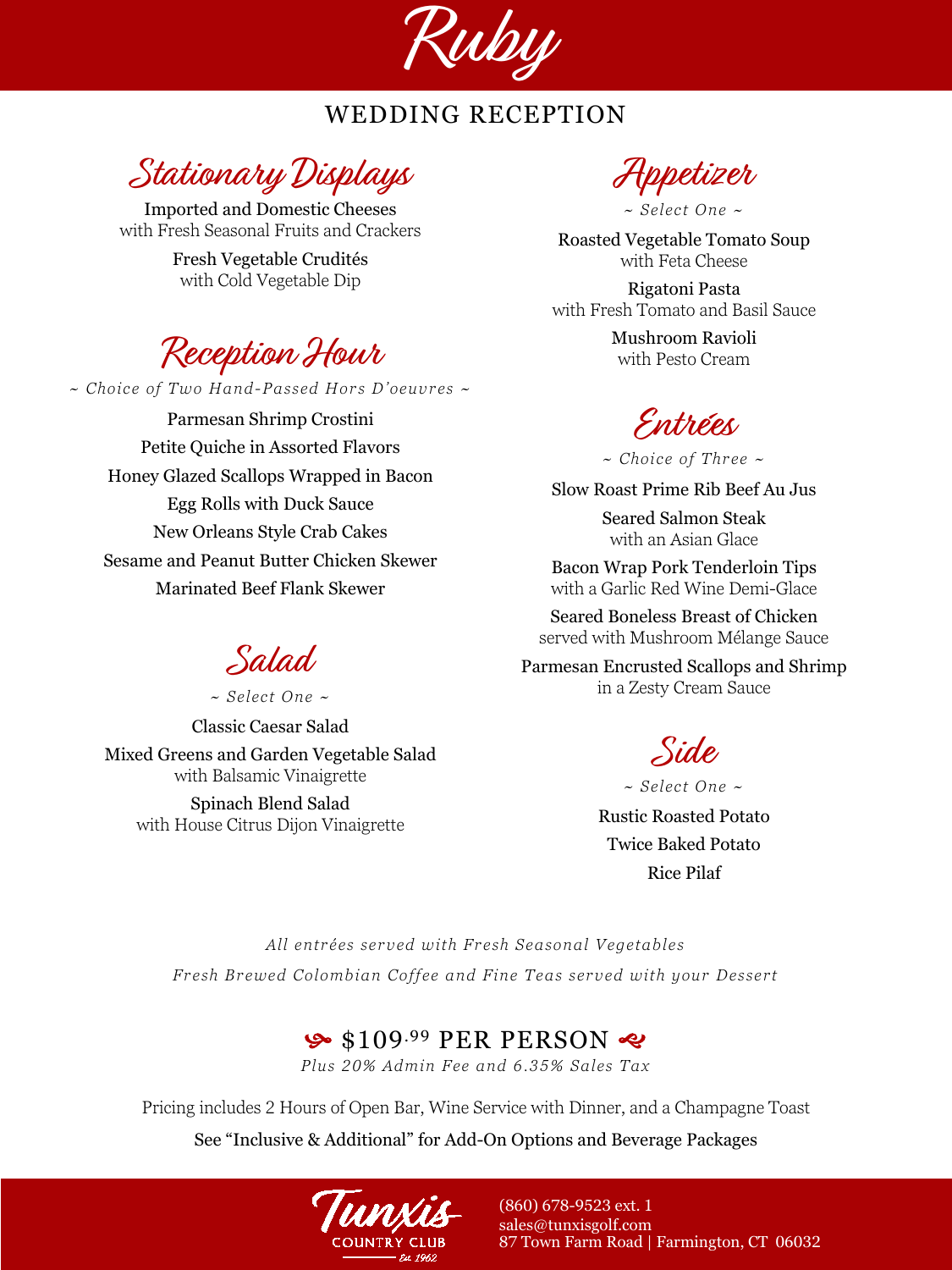

**Stationary Displays**

Imported and Domestic Cheeses with Fresh Fruit Carvings and Crackers

> Fresh Vegetable Crudités with Cold Vegetable Dip Brie and Fresh Mixed Berries

# **Reception Hour**

*~ Choice of Four Hand-Passed Hors D'oeuvres ~*

Mushrooms stuffed with Spinach and Cheddar Cheese Petite Quiche in Assorted Flavors Honey Glazed Scallops wrapped in Bacon Egg Rolls with Duck Sauce New Orleans Style Crab Cakes Sesame and Peanut Butter Chicken Skewer Marinated Beef Flank Skewer

# **Salad**

*~ Select One ~*

Mesclun Greens with Dijon Vinaigrette Mixed Greens and Garden Vegetable Salad

> with Balsamic Vinaigrette Caprese Salad with Balsamic Vinaigrette

> > Classic Caesar Salad

*All entrées served with Fresh Seasonal Vegetables Fresh Brewed Colombian Coffee and Fine Teas served with your Dessert*

**Appetizer**

*~ Select One ~*

Jumbo Gulf Shrimp with Classic Cocktail Sauce

Tri-Colored Tortellini with Carbonara Alfredo Sauce and Sliced Prosciutto

> Meatball Florentine with Cheese Sauce

**Entrées**

*~ Choice of Three ~*

Sliced Roast Tenderloin of Beef with Four Gorgonzola Demi-Glace

Teriyaki-Marinated Grilled Swordfish Steak

Grilled Petite Filet Mignon of Beef and Two Baked Stuffed Shrimp with Crabmeat Stuffing

> Tuscan Baked Veal Scaloppine with Fresh Mozzarella and Basil

> > Baked Walnut Chicken with Apricot Glaze

Seared Breast of Duck with a Fresh Fig Compote

Baked Calamari, Scallops and Shrimp in a Zesty Cream Sauce



*~ Select One ~*

Bleu Cheese Duchess Potato Rustic Roasted Potato Twice Baked Potato Wild Rice Pilaf

#### **9.99 PER PERSON**

*Plus 20% Admin Charge and 6.35% Sales Tax*

Pricing includes 2 Hours of Open Bar, Wine Service with Dinner, and a Champagne Toast See "Inclusive & Additional" for Add-On Options and Beverage Packages

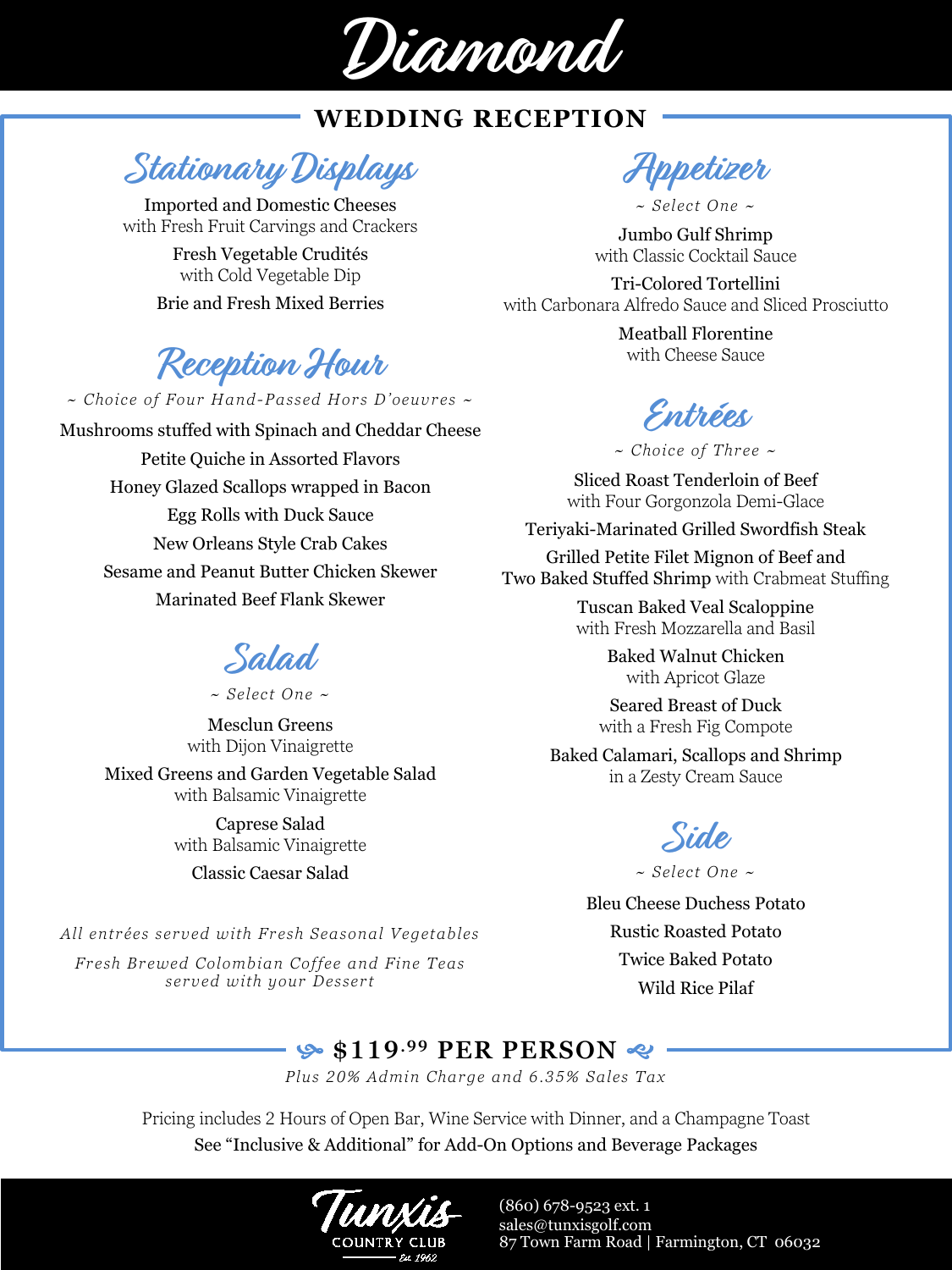

Stationary Displays

Imported and Domestic Cheeses with Fresh Seasonal Fruits and Crackers

> Fresh Vegetable Crudités with Cold Vegetable Dip

Reception Hour

*~ Choice of Three Hand-Passed Hors D'oeuvres ~*

Mushrooms stuffed with Spinach and Cheddar Cheese Petite Quiche in Assorted Flavors Honey Glazed Scallops wrapped in Bacon Egg Rolls with Duck Sauce New Orleans Style Crab Cakes Sesame and Peanut Butter Chicken Skewer Marinated Beef Flank Skewer

Pasta Bar

*~ Choice of Two ~* Tri-Colored Cheese Tortellini Alfredo Rigatoni Ala Vodka Basil Pesto Penne Mushroom-Filled Ravioli with Marinara Sauce

*Pastas served with Fresh Garlic Bread and Grated Parmesan Cheese*

Carving Station

*~ Choice of Two ~*

Roast Tenderloin of Beef with Au Jus and Horseradish Sauce

> Honey Cured Virginia Ham with Dijon Mustard

Steam Ship of Pork with Red Wine Demi-Gloss

Roasted Turkey with Fresh Cranberry Sauce

Apple Roasted Pork Tenderloin with Rosemary Sauce

*~ & Choice of One ~*

Seared Salmon with Asian Barbecue Sauce

Fillet of Sole with Crabmeat and Spinach Stuffing topped with Sweet Pepper Sauce

> Grilled Italian Seasoned Swordfish with Lemon Beurre Blanc

*Carving Stations served with Roasted Potatoes and Fresh Seasonal Vegetables*

Salad

Mixed Greens and Garden Vegetables with Italian or Ranch Dressing and Assorted Toppings

*Fresh Brewed Colombian Coffee and Fine Teas served with your Dessert*

#### \$99.99 PER PERSON ~

*Plus 20% Admin Charge and 6.35% Sales Tax*

Pricing includes 2 Hours of Open Bar, Wine Service with Dinner, and a Champagne Toast See "Inclusive & Additional" for Add-On Options and Beverage Packages